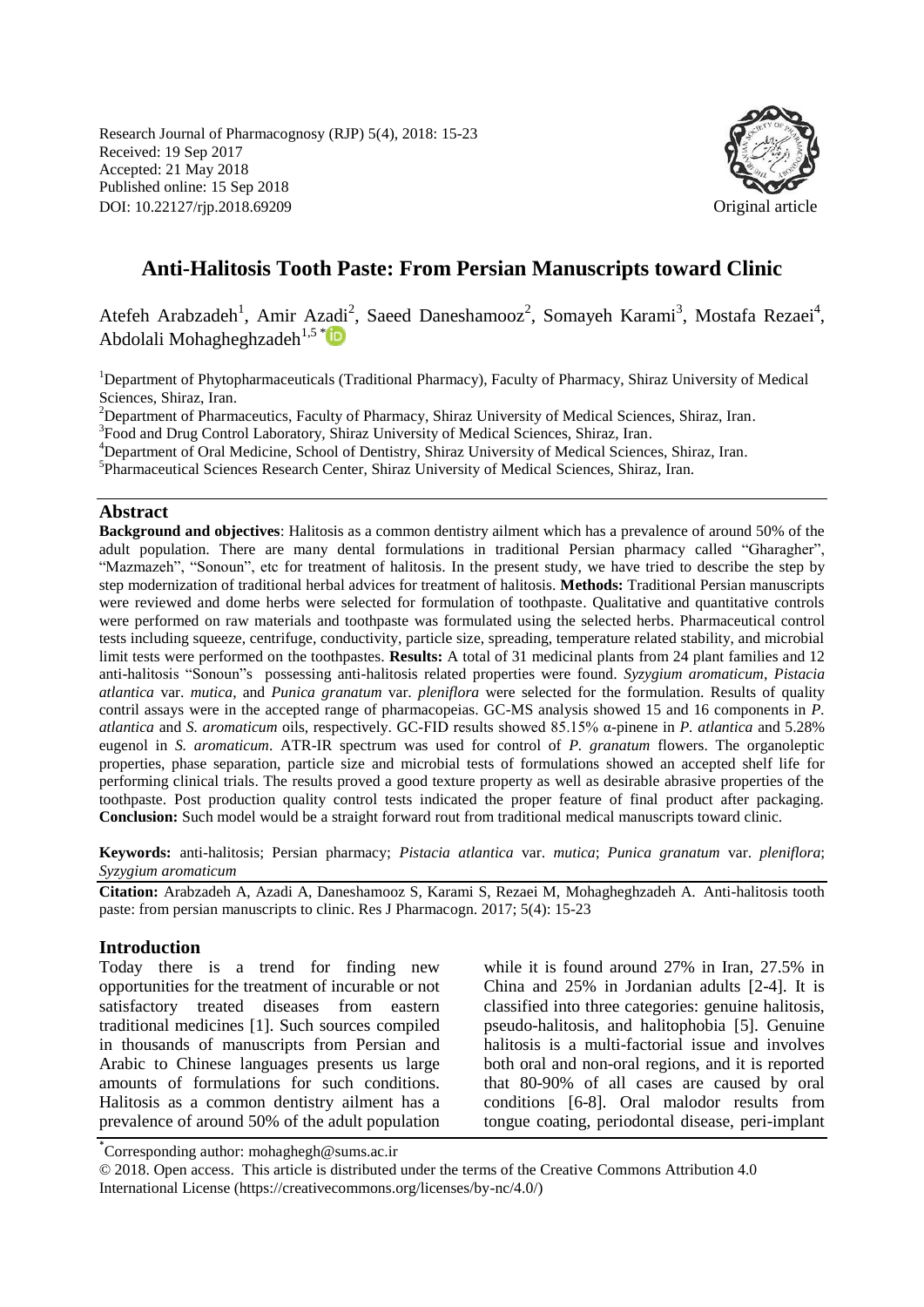#### Arabzadeh A. et al.

diseases, deep carious lesions, exposed necrotic tooth pulps, pericoronitis, mucosal ulcerations, healing wounds, imperfect dental restorations, unclean dentures and factors which cause decrease in salivary flow rate [9-15]. There are different dental dosage forms in Iranian traditional medicine including: "Gharagher": traditional gargles, "Mazmazeh": aqueous extract of medicinal plants, "Sonoun": powder of medicinal plants, oral "Barodat": powder of dried mixture of medicinal plants and medicinal plants' aqueous extract, and oral "Zarorat": fine powder of medicinal plants [16].

In this research work we have tried to describe the step by step modernization of traditional herbal advices for halitosis in the form of toothpaste. This process included the survey for anti-halitosis mono-ingredient or formulations from major traditional sources, identification of the components, providing a formulation from *Pistacia atlantica* var. *mutica*; *Syzygium aromaticum*; *Punica granatum* var. *pleniflora*, pharmacognostic controlling the ingredients, preparing and pharmaceutical controlling of the resulting toothpaste.

# **Material and Methods Manuscript survey**

Traditional Persian manuscripts of three main categories were reviewed: simple remedies (Materia Medica), multi-ingredient formulations ("Qarabadin"), and therapeutics. Information of simple remedies from animal, herbal and mineral sources were extracted Makhzan al-advia [17], Seydaneh fit teb [18], Al-aghraz al-tebbiehvalmabahes al-alayieh [19] and Tohfatolmomenin [20]. Information about "Sonoun" and their indications were gathered from "Qarabadin" texts such as "Qarabadin-e kabir" [21], "Amalesaleh (Qarabadin-e salehi)" [22] and "Qarabadin-e azam" [23]. The scientific equivalent names for raw materials were mainly chosen according to their descriptions and references [24,25].

# **Plant material**

Samples of "Bane" gum were collected from Kavar (51 km southeast of Shiraz, Fars Province, Iran) in 2013; "Golnar" flowers from Janatshahr (15 km to Darab, Fars Province, Iran) in 2013 and "Mikhak" buds from herbal market in 2013. "Bane" was identified as *Pistacia atlantica* var. *mutica* Rech.f. (Anacardiaceae) (herbarium No. 785), "Golnar" as *Punica granatum* var. *pleniflora* Hayne. (Punicaceae) (herbarium No. 593) and "Mikhak" as *Syzygium aromatum* (L.) Merr. & L.M.Perry (Myrtaceae) (PM No. 699) by S. Khademian and herbarium or plant samples were deposited at the Herbarium of Faculty of Pharmacy, Shiraz University of Medical Sciences, Shiraz, Iran.

# **Quality control of plant material**

Quality control tests including total ash, moisture content, pH and microbial contaminates were applied according to United States pharmacopeia (USP) [26].

# **Essential oil analysis**

### Sample preparation

*Pistacia atlantica* var. *mutica* gum or *Syzygium aromatum* buds (50 g) were subjected to hydrodistilation (1 L water) for 4 h using a Clevenger-type apparatus according to the method recommended in British Pharmacopoeia [27] and the resulting essential oil was dried over anhydrous sodium bisulphate and stored at -20 ºC.

#### **Gas chromatography-mass spectrometry analysis**

The GC-MS analyses were carried out using GC instrument (Agilent 7890A), Mass specific detector (Agilent 5975C). The gas chromatograph was equipped with a fused silica capillary column (Agilent DB-1 MS; 30 m, 0.25 mm i.d.), He as the carrier gas (at 1.2 mL/min), mass spectrometer regulated in EI mode (70eV) and 30-600 m/z mass range with 280 ºC interface temperature. The injector temperature was 250 ºC. Temperature program was 3 °C/min at 70 ºC increased up to 280 ºC and kept 3 min at 280 ºC. Identification of components was based on a comparison of their RI and mass spectra with Willey (275) library spectra and literature [28].

# **GC-FID analysis**

Quantification of α-pinene in *Pistacia atlantica* var. *mutica* gum and eugenol in *Syzygium aromatum* volatile oils were performed using a GC- 2014 (Shimadzu, Japan) equipped with a FID detector. Capillary column for separation was HP-5MS  $(30 \text{ m} \times 0.32 \text{ mm} \times 0.25 \text{ nm}$  film thickness, Agilent USA). Helium with flow rate of 1.99 mL/min was used as the carrier gas. The ration was 1:10 and the injector and FID detector temperatures were 240 and 220 ºC, respectively. Temperature programming was executed as 1 min at 65 ºC up to 220 ºC at the rate of 3 ºC/min with holding time of 4 min. Quantitative analysis was done by using the calibration curve of  $\alpha$ -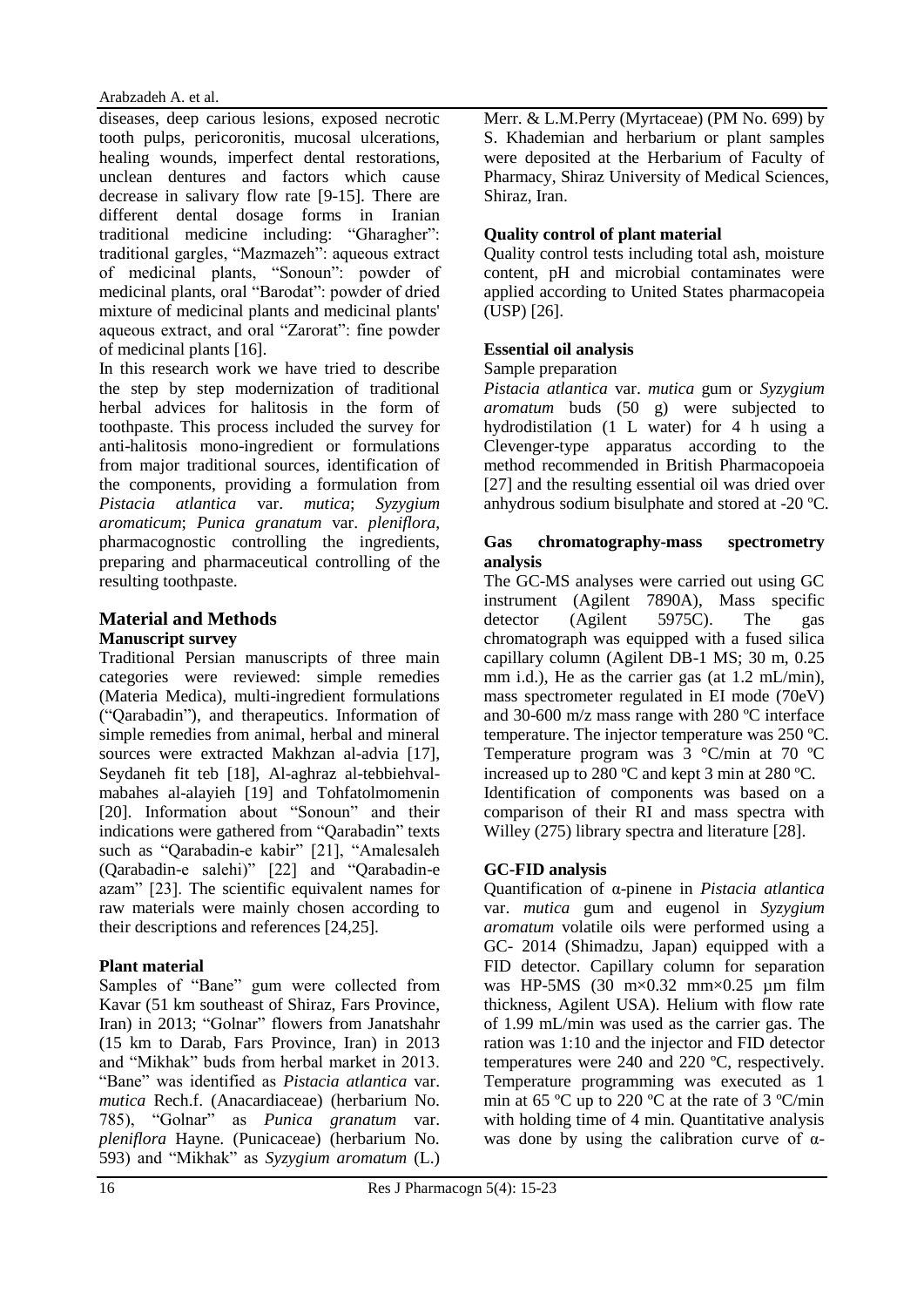pinene (0.672-172 μg/mL) and eugenol (6.625- 212 μg/mL).

### **ATR-IR spectroscopy**

IR spectroscopy was used to obtain the fingerprint pattern and the operating groups in *Punica granatum* var. *pleniflora* as it described earlier [29]. Dried flower powder was subjected to a Bruker vertex-70 instrument using ATR apparatus. Before acquisition, the baseline for data was corrected in order to suppress the ingredients in the chamber. The transmittance values were obtained in the middle IR range 600-  $3400 \text{ cm}^{-1}$ .

### **Preparation of toothpaste**

For toothpaste preparation, freeze dried aqueous extract (1/10 w/v and 1 day extraction) of *Punica granatum* var. *pleniflora*, *Pistacia atlantica* var. *mutica* ethanolic solution and *Syzygium aromaticum* essential oil were diluted 5 folds with standard toothpaste vehicle consisting of sorbitol, glycerin, silica, methyl paraben, titanium dioxide, tetra sodium pyrophosphate, sodium fluoride, carboxy methyl cellulose and sodium lauryl sulfate. The resulted formulation was filled in polyethylene tubes under nitrogen flow and well-sealed by heat elements. The placebo formulation contained only the standard toothpaste vehicle, 5 % clove essential oil (compared to the amount of which was applied to the test formulation) for presenting the same odor, and safe food color was added to obtain more similarity.

### **Squeeze test**

High internal pressure of toothpaste tubes may be resulted from air bubble produced during the filling or high temperature in the storage. The paste should be pulled out from the tube homogenously with no separation of phases. Existence of the air bubbles or non-homogenous features are unacceptable for toothpaste strips [26,27]. To evaluate the mentioned properties, the three tubes of the formulation and placebo were examined.

### **Odor and color tests**

The odor of formulation should not change during the storage time. Any alteration in odor could be the result of probable oxidation, microbial growth, ingredient interactions, and formulation-container interactions [26,27]. Similar to the odor, color of formulation should be unchanged and the color of the various

batches of toothpaste must be the same as possible. The tests were applied for placebo and formulation in triplicate.

# **Leakage test**

This experiment was applied with 10 cleaned and well-sealed formulation tubes. According to the USP guideline [26], these tubes were lined on the filter paper in  $60\pm3$  °C for 8 h. None should leak during this time.

# **Centrifuge test**

To evaluate the stability of the formulations, 10 g of toothpaste was centrifuged at 15000 g for 5, 10, 15, 30, 60 min intervals. No significant alteration and phase separation should be seen in toothpaste texture [26,27].

# **pH and conductivity determination**

To determine the pH and conductivity of the formulation, the toothpaste samples were diluted 1:10 with deionized water and evaluated with glass probe of pH meter equipped with electrical conductivity meter (Crison Basic 20+). The fixity of pH and conductivity were followed to recognize any instability of formulations. Changes in conductivity indicate the creation or removal of existing ions that can relate to the stability of the product.

### **Weight variation**

According to USP guideline [26,30], 10 tubes of formulation were weighted. Thereafter, they were emptied and re-weighted. The mass of tube content was calculated. For tubes between 60-150 g, all tubes must contain more that 95% of expressed values.

### **Particle size evaluation**

The particle size and size distribution are important factors which affect the abrasive property of toothpaste. [26,27]. To analyze the particle size distribution, the toothpaste samples were diluted 1:10 with deionized water and evaluated by laser light scattering particle size analyzer (Shimadzu, Model Sald-10, Japan).

# **Spreading test**

For this purpose, 0.5 g toothpaste was lined between  $42 \text{ g}$  glass-plates of extensiometer for 3 min. After 3 min intervals, 250 g was applied according to the standard procedure [26,30]and the radius of toothpaste extension was analyzed in each step. This experiment was applied in triplicate.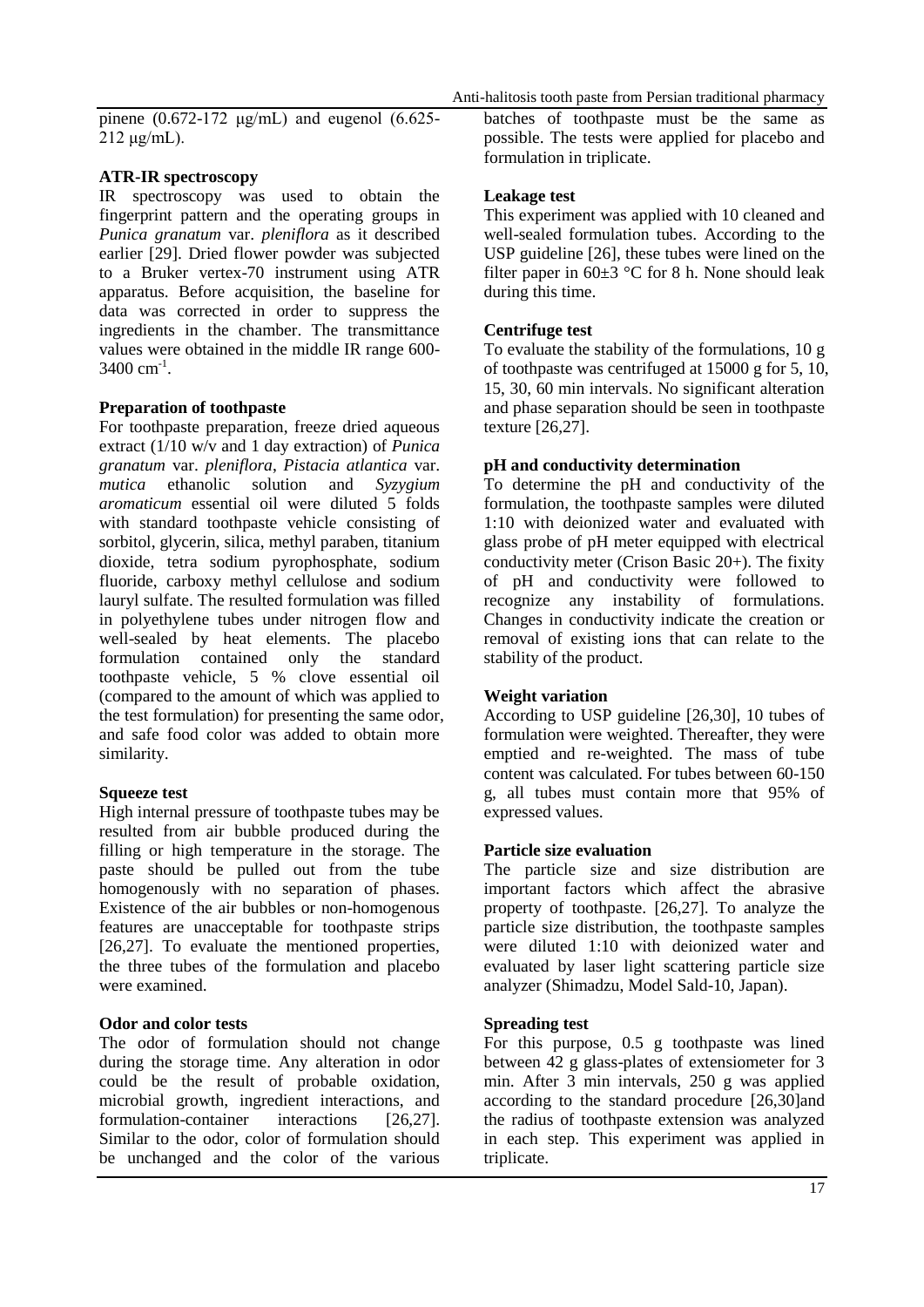### **Temperature related stability test**

Different samples of toothpaste formulations were kept at -10 °C and room temperature for 4 weeks. Then at room temperature and at 40 °C, by performing a shaking test for the samples shrinking, phase separation, crystal growth, bleeding and grittiness were checked for probable instability. [26,27].

# **Microbial limit test**

To determine the possible microbial and fungal contaminations the initial powders and final formulation samples were tested for the presence of microorganisms such as *Escherichia coli*, *Salmonella typhi*, *Pseudomonas aeruginosa*, *Staphylococcus aureus,* and fungi or yeast types [26,27].

# **Results and Discussion**

A total of 31 mono ingredient medicinal plants from 24 plant families possessing anti-halitosis properties were found in the main traditional manuscripts (table 1). Anti-halitosis effect was found in recent literatures for 18 plant materials and related effects such as odorant for 11 herbals, astringent for 4 materials and there were two reports for anti-gingivitis or dental infections. The most common traditional temperament as was reported by Naseri [31] was hot and dry (25 of 31 cases). Such holistic approach to natural products has been the subject of recent studies [32].

Table 2 describes herbal, animal or minerals containing anti-halitosis "Sonoun"s that were found in "Qarabadin" books. A total of 12 antihalitosis "Sonoun" traditional formulations contained 3-26 ingredients were collected from "Qarabadin" manuscripts. The main reported properties for multi ingredient formulations were 11 odorants, 11 dental and periodontal reinforcements, 5 anti-halitosis and 2 reports as anti-gingival bleeding or anti-sialorrhea. Therefore, the main properties for multi ingredient formulations were odorant or dental and periodontal reinforcement. Three herbals were selected for preparing formulation and modernization from different classes of effectiveness i.e. anti-halitosis, odorant and astringent, including *Syzygium aromaticum* as anti-halitosis, *Pistacia atlantica* var. *mutica* as odorant and astringent, and *Punica granatum* var. *pleniflora* as astringents besides anti-halitosis*.*

GC-MS analysis showed 15 volatile components and the main components of *Pistacia atlantica* var. *mutica* essential oil as reported earlier [33,34] to be α-pinene (90 %) (table 3). Further quantification of α-pinene in the oil revealed the real quantity to be 85.15 %.

GC-MS analysis for *Syzygium aromaticum* buds essential oil (table 4) showed 16 volatile components while,  $\alpha$ -caryophyllene (48.7%) and eugenol (29.5%) were reported earlier as the main components [35,36]. The percentage of eugenol was found to be 5.28 %. There is no report available on phytochemical analysis of *Punica granatum* var. *pleniflora*; therefore, ATR-IR spectrum was determined (figure 1) as a reproducible method for the raw materials [29].

GC-FID analysis showed a sum of 0.0001 % eugenol as well as  $0.09 \%$   $\alpha$ -pinene in the resulting toothpaste. The quality control tests on the toothpaste and related placebo according to references [26,37,38] have been summarized in table 5.

Studies on tube of toothpaste showed that there was no bubble and the tube was removed homogeneously with no separated phases. After examining the color, smell and taste of products on the first day, second day, third day, first week, second week, third week, first month and second month, there was no significant change in the smell, color and taste of the products. The results of the organoleptic tests have been shown in table 6. After centrifugation of the samples of toothpaste or placebo in 15000 rpm, no phase separation occurred and the products remained homogeneous. Minimum particle sizes of placebo and drug have been listed in table 5. The final toothpaste obtained from this study, is an exact instance of alteration from a traditional to a modern dosage form. This toothpaste presented a well-defined and proper characteristics accorded to the US pharmacopeia [29]. The stability tests including odor, color, centrifuge and temperature related stability test, pH and conductivity profile and microbial assays showed an accepted shelf life; which is necessary for the medical dosage forms.

Also, the particle size analysis and spreading test presented the quality of the product during the use by the patients. The results proved a good texture property as well as desirable abrasive properties of the toothpaste. Post production quality control tests including the leakage test, weight variation and squeeze test along with the previous tests indicated proper feature of final product after packaging.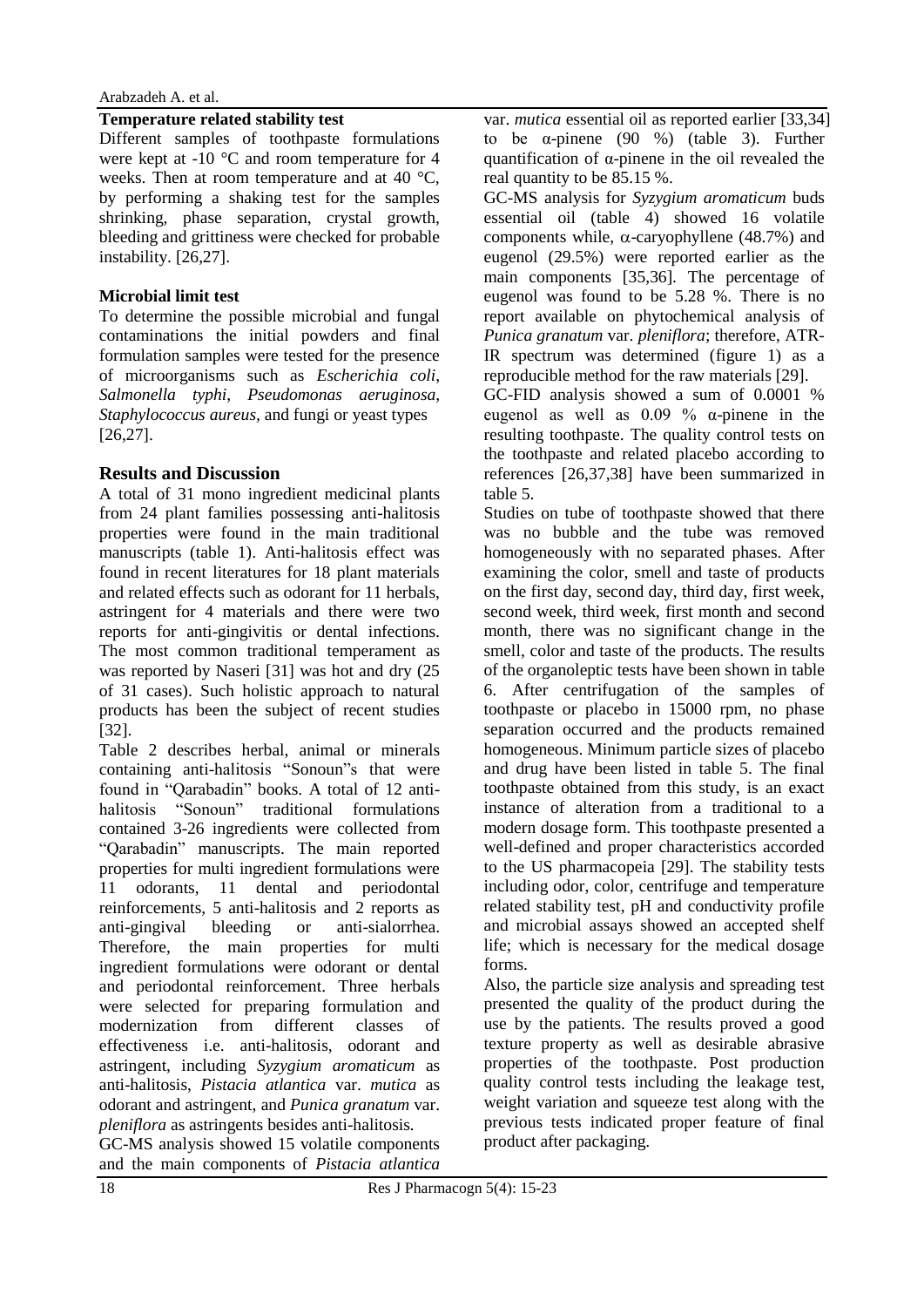| <b>Scientific name</b>                       | Family             | Parts used  | Persian name  | <b>Temperament</b>         | <b>Properties</b>             |
|----------------------------------------------|--------------------|-------------|---------------|----------------------------|-------------------------------|
| Allium porrum L.                             | Amaryllidaceae     | Leaf        | Koras         | Hot and dry                | Odorant                       |
| Aloexylum agallochum<br>Lour                 | Thymelaeaceae      | Wood        | Ood           | Hot and Dry                | Anti-halitosis                |
| Alpinia galanga (L.)<br>Willd.               | Zingiberaceae      | Root        | Kholenjan     | Hot and Dry                | Anti-halitosis                |
| Artemisia dracunculus L.                     | Asteraceae         | Leaf        | Tarkhoon      | Hot and dry                | Odorant                       |
| Asperugo procumbens L.                       | Boraginaceae       | Leaf        | Badranjbooyeh | Hot and dry                | Anti-halitosis                |
| Calicotome spinosa (L.)<br>Link              | Leguminosae        | Bark        | Darsheysheyan | Hot and Dry                | Anti-gingivitis               |
| Camellia sinensis (L.)<br>Kuntze             | Theaceae           | Leaf        | Chaykhotaei   | Hot and Dry                | Anti-halitosis                |
| Cinnamomum zeylanicum<br>Blume               | Lauraceae          | Bark        | Darcini       | Hot and Dry                | Anti-halitosis                |
| Commiphora gileadensis<br>L.                 | Burseraceae        | Wood        | Basham        | Hot and Dry                | Odorant                       |
| Commiphora myrrha<br>(Nees) Engl.            | <b>Burseraceae</b> | Gum         | Mor           | Hot and Dry                | Anti-halitosis                |
| Cupressus sempervirensL.                     | Cupressaceae       | Fruit       | Jozosary      | Cold and dry               | Odorant                       |
| Cydonia oblonga Mill.                        | Rosaceae           | Fruit       | Safarjal      | Hot and wet                | Anti-halitosis;<br>Astringent |
| Cyperus longus L.                            | Cyperaceae         | Root        | Soad          | Hot and Dry                | Anti-halitosis                |
| Frankenia salina (Molina)<br>I.M.Johnst.     | Frankeniaceae      | Root        | Jarmilak      |                            | Anti-dental infection         |
| Iris germanica L.                            | Iridaceae          | Root        | Irsa          | Hot and dry                | Anti-halitosis                |
| Mangifera indica L.                          | Anacardiaceae      | Wood        | Anbaj         | Hot and dry                | Anti-halitosis                |
| Myristica fragransHoutt.                     | Myristicaceae      | Fruit       | Jozboa        | Hot and Dry                | Anti-halitosis                |
| Nardostachys jatamansi<br>(D.Don) DC         | Caprifoliaceae     | Root        | Sonbol        | Hot and Dry                | Odorant                       |
| Ocimum africanum Lour.                       | Lamiaceae          | Leaf        | Franjmoshk    | Hot and Dry                | Odorant                       |
| Piper betle L.                               | Piperaceae         | Leaf        | Tanbol        | Moderate in hot<br>and dry | Odorant                       |
| Piper cubeba Bojer                           | Piperaceae         | Fruit       | Kababeh       | Hot and Dry                | Odorant                       |
| Pistacia atlantica var.<br>mutica            | Anacardiaceae      | Gum         | Samghe-Bane   | Hot and dry                | Odorant; Astringent           |
| Pistacia lentiscus L.                        | Anacardiaceae      | Gum         | Mastaki       | Hot and dry                | Odorant; Astringent           |
| Pistacia vera L.                             | Anacardiaceae      | Fruit       | Fostogh       | Hot and dry                | Odorant                       |
| Prunus armeniaca L.                          | Rosaceae           | Fruit       | Meshmesh      | Cold and wet               | Anti-halitosis                |
| Punica granatum var.<br>pleniflora Hayne.    | Punicaceae         | Flower      | Golnar        | Cold and dry               | Anti-halitosis:<br>Astringent |
| Rubus fruticosus<br>G.N.Jones                | Rosaceae           | Leaf        | Tameshk       | Cold and dry               | Anti-halitosis                |
| Rumex hydrolapathum<br>Huds.                 | Polygonaceae       | Whole       | Bartanighi    | Hot and Dry                | Anti-halitosis                |
| Symplocos racemosa<br>Roxb.                  | Symplocaceae       | <b>Bark</b> | Armal         | Hot and Dry                | Anti-halitosis                |
| Syzygium aromaticum (L.)<br>Merr. &L.M.Perry | Myrtaceae          | <b>Bud</b>  | Gharanfol     | Hot and Dry                | Anti-halitosis                |
| Vitis vinifera L.                            | Vitaceae           | Vinegar     | Khaal         | Cold and drv               | Anti-halitosis                |

|  |  |  | Table 1. Medicinal plants reported as anti-halitosis related agents in the traditional medical manuscripts [17-20]. |  |  |
|--|--|--|---------------------------------------------------------------------------------------------------------------------|--|--|
|--|--|--|---------------------------------------------------------------------------------------------------------------------|--|--|

There is no reliable anti-halitosis toothpaste in the market. At least toothpaste is suitable for traditional argues' modernization due to ease of use, acceptability, ease of handling, low cost and efficiency to improve individual health status. Furthermore, it is reported that most productive breath and anaerobic microbes gathering is in low oxygen areas and deep oral plaques or tongue papilla, therefore proper brushing and toothpastes should be used for removing food debris and plaque removal.

Here, three herbals were selected for preparing toothpaste from different classes of effectiveness on halitosis i.e. *Syzygium aromaticum* as antihalitosis, *Pistacia atlantica* var. *mutica* as odorant and anti-halitosis, and *Punica granatum*  var. *pleniflora* as astringent besides anti-halitosis. It is reported that eugenol has shown anti-biofilm effect [39]. Anti-gingivitis effects of *Punica granatum* var. *pleniflora* mouthwash have been indicated in a clinical trial [40]. Moreover, antidental plaque and subgingival effects of *Pistacia atlantica* var. *mutica* mouthwash have been reported in a randomized trial [41]. Therefore, well controlled toothpaste containing such ingredients would be safe and suitable for considering clinical trials.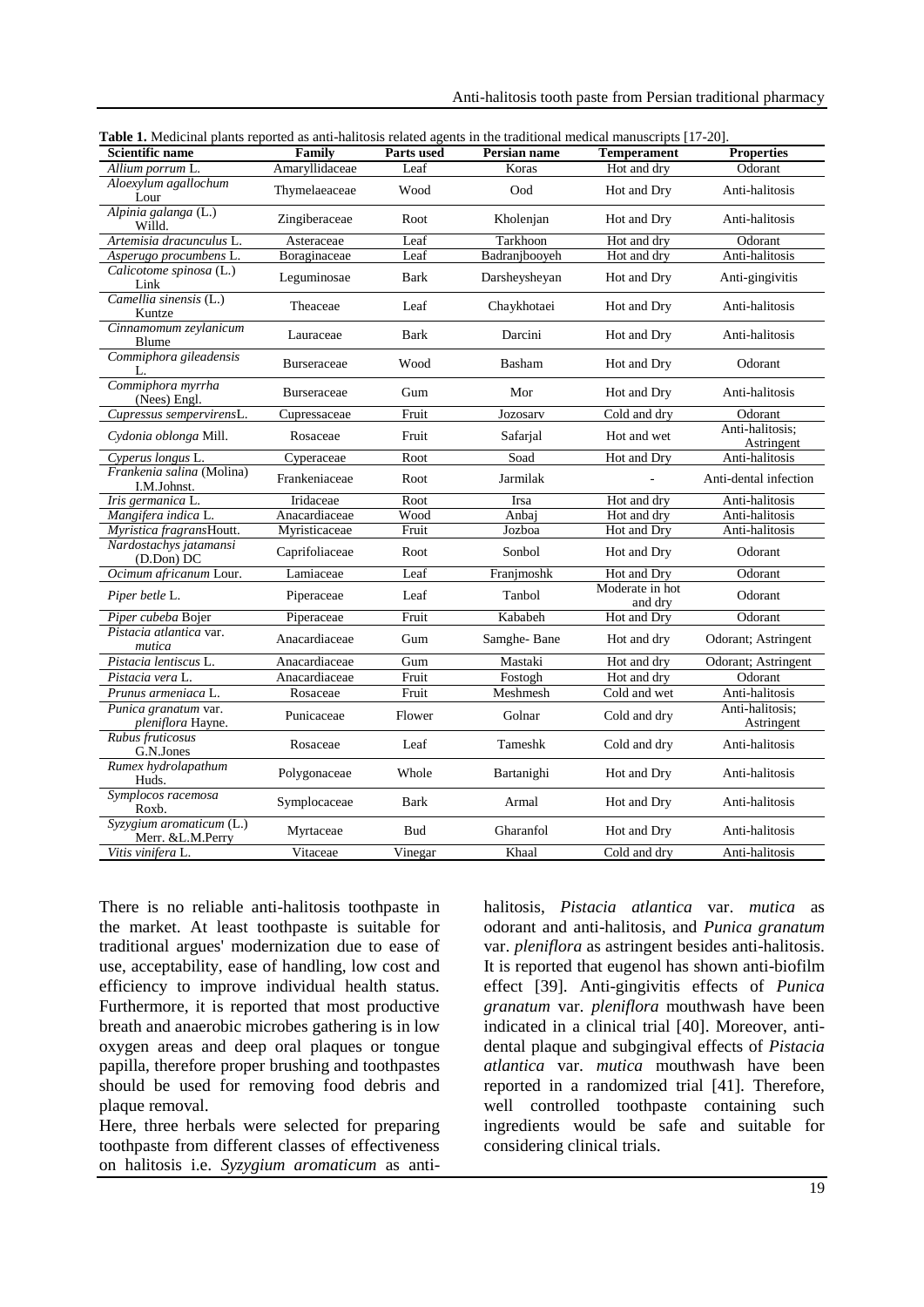| <b>Formulations</b>                                                                                                                                                                                                                                                                                                                                                                                                                                                                                                                                                                                                                                                                                                                                                                                                                                                                                           | Anti-halitosis related<br>properties                                                           | Ref.     |
|---------------------------------------------------------------------------------------------------------------------------------------------------------------------------------------------------------------------------------------------------------------------------------------------------------------------------------------------------------------------------------------------------------------------------------------------------------------------------------------------------------------------------------------------------------------------------------------------------------------------------------------------------------------------------------------------------------------------------------------------------------------------------------------------------------------------------------------------------------------------------------------------------------------|------------------------------------------------------------------------------------------------|----------|
| Anacyclus pyrethrum (L.) Lag. (Asteraceae); Acorus calamus L. (Acoraceae); Punica<br>granatum L.; Punica granatum var. pleniflora Hayne. (Punicaceae); Quercus lusitanica<br>Lam. (Fagaceae); Boswellia carteri Birdw. (Burseraceae); Rosa damascena Herrm.<br>(Rosaceae); Iris germanica L. (Iridaceae); Terminalia chebula Retz. (Combretaceae);<br>Bambusa arundinacea Willd.(Poaceae); Portulaca oleracea L. (Portulacaceae);<br>Astragalus tragacantha L. (Fabaceae); Coriandrum sativum L. (Apiaceae); Lens<br>esculenta Moench (Fabaceae); Piper nigrum L. (Piperaceae); Pistacia lentiscus L.<br>(Anacardiaceae); Aloexylum agallochum Lour. (Thymelaeaceae); Laurus camphora L.<br>(Lauraceae); Zygophyllum fabago L. (Zygophyllaceae); Sepia officinalis L. (Sepiidae);<br>Corallium rubraum (L.) (Coralliidae); Helix pomatia L. (Helicida); Cow horn; Starch;<br>NaCl; Margarita; Chinese ceramic | Anti-halitosis; dental<br>and periodontal<br>reinforcement; anti<br>gingival bleeding          | [22, 23] |
| Artemisia herba-alb Asso (Asteraceae); Anacyclus pyrethrum (L.) Lag. (Asteraceae);<br>Syzygium aromaticum (L.) Merr. & L.M.Perry (Myrtaceae); Rosa damascena<br>Herrm.(Rosaceae); Cyperus longus L. (Cyperaceae); Alum (KAl(SO <sub>4)2</sub> .12H <sub>2</sub> O)                                                                                                                                                                                                                                                                                                                                                                                                                                                                                                                                                                                                                                            | Odorant; strengthening<br>gingival tissue                                                      | $[22]$   |
| Santalum album L. (Santalaceae); Rosa damascena Herrm. (Rosaceae); Cyperus longus<br>L. (Cyperaceae); Tamarix aphyla (L.) Karesten (Tamaricaceae); Pistacia lentiscus L.<br>(Anacardiaceae); Areca catechu L. (Arecaceae); Aloexylum agallochum Lour.<br>(Thymelaeaceae); Phyllanthus emblica L. (Phyllanthaceae); Syzygium aromaticum (L.)<br>Merr. & L.M.Perry (Myrtaceae); Terminalia chebula Retz. (Combretaceae); Laurus<br>camphora L. (Lauraceae); Ramak (a traditional formulation)                                                                                                                                                                                                                                                                                                                                                                                                                   | Odorant; strengthening<br>periodontal tissue                                                   | $[22]$   |
| Cyperus longus L. (Cyperaceae); Saussurea costus (Falc.) Lipsch. (Asteraceae);<br>Terminalia bellirica (Gaertn.) Roxb. (Combretaceae); Aristolochia rotunda L.<br>(Aristolochiaceae); Nardostachys jatamansi (D.Don) DC. (Caprifoliaceae); Sepia<br>officinalis L. (Sepiidae); Potash (Ashkhar); Glass (SiO2); Indian Salt                                                                                                                                                                                                                                                                                                                                                                                                                                                                                                                                                                                    | Odorant; strengthening<br>roots and periodontal<br>tissue                                      | $[22]$   |
| Hordeum vulgare L. (Poaceae); Aloexylum agallochum Lour. (Thymelaeaceae);<br>Nardostachys jatamansi (D.Don) DC. (Caprifoliaceae); Anacyclus pyrethrum (L.) Lag.<br>(Asteraceae); Myrtus communis L. (Myrtaceae); Zygophyllum fabago L.<br>(Zygophyllaceae); Syzygium aromaticum (L.) Merr. & L.M.Perry (Myrtaceae); Piper<br>cubeba Bojer (Piperaceae); Sepia officinalis L. (Sepiidae); Chinese ceramic; Alum<br>$(KAI(SO4)2.12H2O)$ ; Potash (Ashkhar); Crystalline salt                                                                                                                                                                                                                                                                                                                                                                                                                                    | Odorant; strengthening<br>roots                                                                | $[22]$   |
| Terminalia chebula Retz. (Combretaceae); Anacyclus pyrethrum (L.) Lag. (Asteraceae);<br>Brassica nigra (L.) K.Koch (Brassicaceae)                                                                                                                                                                                                                                                                                                                                                                                                                                                                                                                                                                                                                                                                                                                                                                             | Odorant; strengthening<br>teeth                                                                | $[22]$   |
| Zygophyllum fabago L. (Zygophyllaceae); Piper longum L. (Piperaceae); Elettaria<br>cardamomum (L.) Maton (Zingiberaceae); Hordeum vulgare L. (Poaceae); Zingiber<br>officinale Roscoe (Zingiberaceae); Sepia officinalis L. (Sepiidae); Burnt Table Salt.                                                                                                                                                                                                                                                                                                                                                                                                                                                                                                                                                                                                                                                     | Odorant                                                                                        | $[22]$   |
| Bambusa bambos (L.) Voss (Poaceae); Plantago major L. (Plantaginaceae) -<br>Terminalia chebula Retz. (Combretaceae); Punica granatum var. pleniflora Hayne.<br>(Punicaceae); Zygophyllum fabago L. (Zygophyllaceae); Olea europaea L. (Oleaceae);<br>Knautia arvensis (L.) Coult. (Caprifoliaceae); Alum (KAl(SO <sub>4</sub> ) <sub>2</sub> .12H <sub>2</sub> O)                                                                                                                                                                                                                                                                                                                                                                                                                                                                                                                                             | Odorant; strengthening<br>roots                                                                | $[22]$   |
| Areca catechu L.(Arecaceae); Quercus lusitanica Lam. (Fagaceae); Commiphora<br>myrrha (Nees) Engl.(Burseraceae); Tamarix gallica L. (Tamaricaceae); Zygophyllum<br>fabago L. (Zygophyllaceae); Pistacia lentiscus L. (Anacardiaceae); Punica granatum<br>var. pleniflora Hayne. (Punicaceae); Aristolochia rotunda L. (Aristolochiaceae); Iris<br>germanica L. (Iridaceae); Boswellia carteri Birdw. (Burseraceae); Rhus coriaria L.<br>(Anacardiaceae); Cypraea moneta L. (Vadae) (Cypraeidae); Sepia officinalis L.<br>(Sepiidae); Corallium rubraum (L). (Coralliidae); Chinese ceramic; Alum<br>$(KAl(SO4)2.12H2O);$ Salt                                                                                                                                                                                                                                                                                 | Odorant; strengthening<br>roots and periodontal<br>tissue                                      | $[22]$   |
| Quercus brantii Lindl. (Fagaceae); Aloexylum agallochum Lour. (Thymelaeaceae);<br>Piper longum L. (Piperaceae); Piper nigrum L. (Piperaceae); Elettaria cardamomum<br>(L.) Maton (Zingiberaceae); Zingiber officinale Roscoe (Zingiberaceae); Sepia<br>officinalis L. (Sepiidae); Burnt Table Salt; Vinegar                                                                                                                                                                                                                                                                                                                                                                                                                                                                                                                                                                                                   | Anti-halitosis; Odorant;<br>strengthening roots and<br>periodontal tissue; anti-<br>sialorrhea | $[22]$   |
| Pistacia lentiscus L. (Anacardiaceae); Indigofera tinctoria L.(Papilionaceae); Zingiber<br>officinale Roscoe (Zingiberaceae); Sulfuretum antimoniinativum (Esmed); Coriandrum<br>sativum L. (Apiaceae); Bunium persicum (Boiss.) B.Fedtsch. (Apiaceae); Piper nigrum<br>L. (Piperaceae); Arabian stone                                                                                                                                                                                                                                                                                                                                                                                                                                                                                                                                                                                                        | Odorant                                                                                        | $[23]$   |
| Cyperus longus L. (Cyperaceae); Santalum album L. (Santalaceae); Rhus coriaria L.<br>(Anacardiacea); Punica granatum var. pleniflora Hayne. (Punicaceae); Elettaria<br>cardamomum (L.) Maton (Zingiberaceae); Colchicum autumnale L. (Colchicaceae);<br>Glycyrrhiza glabra L. (Papilionaceae); Zingiber zerumbet (L.) Roscoe ex Sm.<br>(Zingiberaceae); Anacyclus pyrethrum (L.) Lag. (Asteraceae); Aloexylum agallochum<br>Lour. (Thymelaeaceae); Pistacia lentiscus L. (Anacardiaceae); Rosa damascena Herrm.<br>(Rosaceae); <i>Embelica officinalis</i> Gaertn. (Phyllanthaceae); <i>Syzygium aromaticum</i> (L.)<br>Merr. & L.M.Perry (Myrtaceae); <i>Piper betle</i> L. (Piperaceae); <i>Tamarix aphylla</i> (L.)<br>Karesten (Tamariaceae)                                                                                                                                                              | Odorant; strengthening<br>roots                                                                | $[23]$   |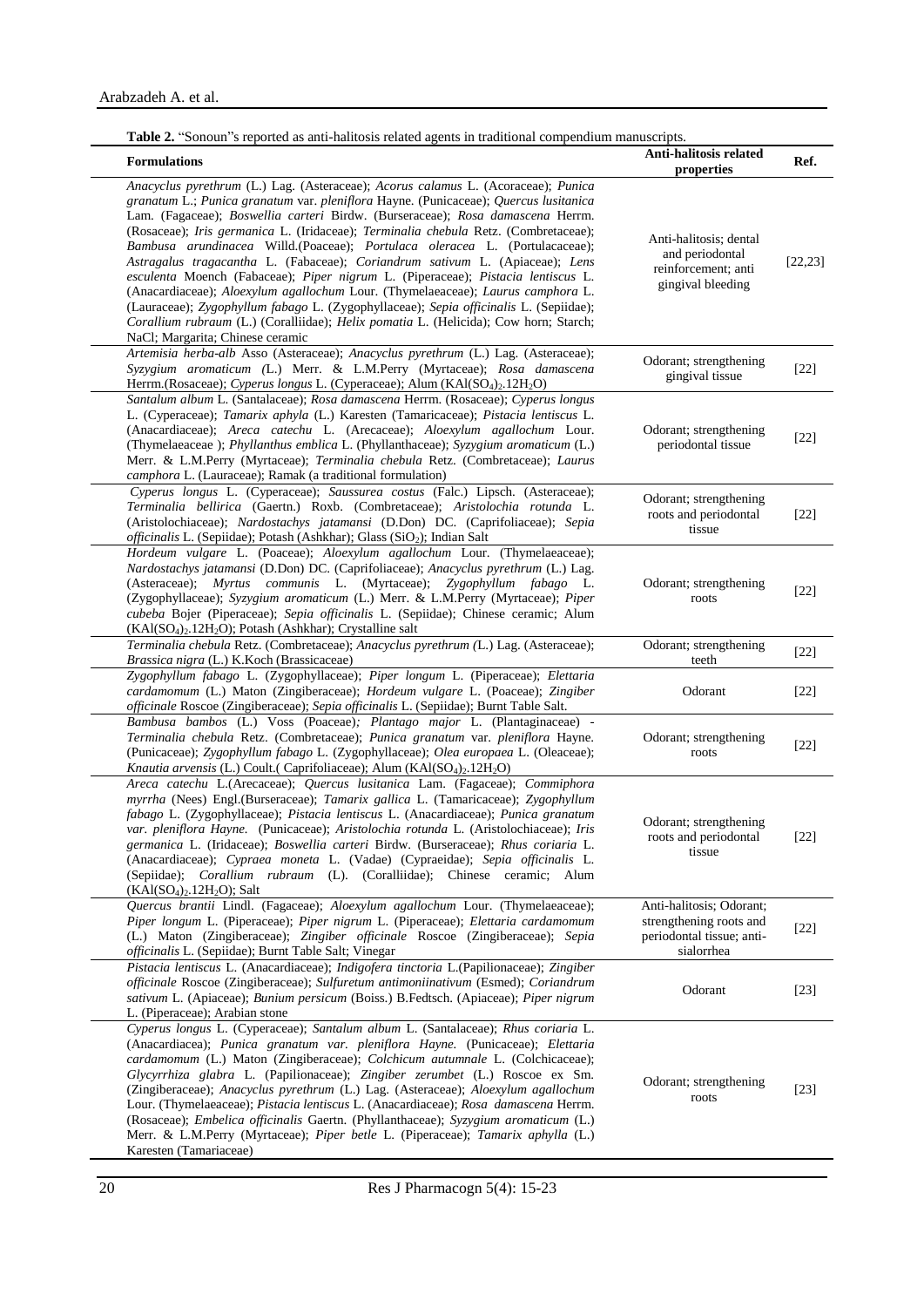| N <sub>0</sub> | <b>Components</b>       | $\frac{0}{0}$ | KI   |
|----------------|-------------------------|---------------|------|
|                | $\alpha$ -Pinene        | 90            | 939  |
| $\overline{2}$ | <b>ß-Pinene</b>         | 0.307         | 946  |
| 3              | Verbenene               | 0.180         | 948  |
| $\overline{4}$ | Sabinene                | 0.433         | 967  |
| 5              | Myrcene                 | 1.147         | 973  |
| 6              | $\rho$ -Cymene          | 0.343         | 1013 |
| $\overline{7}$ | Limonene                | 0.813         | 1022 |
| 8              | Pinene oxide            | 0.216         | 1067 |
| 9              | Linalool                | 0.180         | 1083 |
| 10             | Camphenol               | 0.560         | 1104 |
| 11             | trans-Pinocarveol       | 1.42          | 1123 |
| 12             | trans-Verbenol          | 2.231         | 1129 |
| 12             | p-Mentha-1,5-diene-8-ol | 1.165         | 1146 |
| 14             | p-Cymene-8-ol           | 0.316         | 1154 |
| 15             | <i>trans</i> -Carveol   | 0.217         | 1197 |

**Table 3.** Chemical composition of *Pistacia atlantica* var. *mutica* essential oil

**Table 4.** Chemical composition of *Syzygium aromaticum* essential oil

| N <sub>0</sub> | Component                                                              | $\frac{0}{0}$ | KI   |
|----------------|------------------------------------------------------------------------|---------------|------|
| 1              | Benzyl ethanoate                                                       | 0.097         | 1131 |
| $\overline{2}$ | Ethyl benzoate                                                         | 0.034         | 1143 |
| 3              | Methyl salicylate                                                      | 0.345         | 1167 |
| $\overline{4}$ | Chavicol                                                               | 0.204         | 1225 |
| 5              | Eugenol                                                                | 29.529        | 1334 |
| 6              | Copaene                                                                | 0.983         | 1372 |
| 7              | $\alpha$ -Caryophyllene                                                | 48.664        | 1416 |
| 8              | Humulene                                                               | 6.467         | 1446 |
| 9              | Naphthalene, 1,2,4a,5,6,8a -hexahydro-4,7-<br>dimethyi-1-(methylethyl) | 0.243         | 1466 |
| 10             | <b>ß-Selinene</b>                                                      | 0.082         | 1476 |
| 11             | Eugenol acetate                                                        | 10.516        | 1486 |
| 12             | $\alpha$ -Farnesene                                                    | 1.124         | 1496 |
| 13             | $\gamma$ -Cadinene                                                     | 0.131         | 1502 |
| 14             | δ-Cadinene                                                             | 0.773         | 1511 |
| 15             | 2-Cyclopentene-1-one,3-methyl-2-(-2-<br>pentenyl)                      | 0.063         | 1532 |
| 16             | Caryophyllene oxide                                                    | 0.729         | 1562 |



**Figure 1.** *Punica granatum* var. *pleniflora* IR spectrum

Rational approach to Persian medicine, as a source of thousands years experiences, would be an opportunity for current medical problems like halitosis. Today many clinical trials with traditional products are conducted without sufficient quality control assessments which would comprise of manuscripts' survey, identification and control of selected raw materials, formulation as well as pharmaceutical control of the resulting dosage form. It means cooperation between pharmaceutics, pharmacognosy and traditional pharmacy and traditional medicine should guaranty a product for clinical trial. Such model would be a straight forward rout from traditional medical manuscripts toward clinic.

| <b>Table 5.</b> Pharmaceutical tests on anti-halitosis toothpaste and related placebo |
|---------------------------------------------------------------------------------------|
|---------------------------------------------------------------------------------------|

| <b>OC</b> tests                           |                             | <b>Test sample</b>        | Placebo sample            |  |
|-------------------------------------------|-----------------------------|---------------------------|---------------------------|--|
| <b>Squeeze test</b>                       |                             |                           | Homogenous                |  |
|                                           | Odor test (during 2 months) |                           | No change                 |  |
| <b>Color test</b> (during 2 months)       |                             | No change                 | No change                 |  |
| Leakage test                              |                             | No leakage                | No leakage                |  |
| <b>Centrifuge test</b> (after 1h)         |                             | No phase separation       | No phase separation       |  |
| pН                                        |                             |                           | $6.60 \pm 0.02$           |  |
| during 2 months                           |                             | No significant changes    | No significant changes    |  |
| Conductivity                              |                             |                           | $255.00$ mv $\pm$ 0.89    |  |
| during 2 months                           |                             |                           | No significant changes    |  |
| <b>Weight variation</b>                   |                             | 72.72±0.39 g              | $72.81 \pm 0.32$ g        |  |
| <b>Particle size evaluation</b>           |                             | $8.081 \pm 0.38$ um       | $6.626 \pm 0.44$ µm       |  |
| 10%                                       |                             | $1.90 \mu m$              | $1.67 \mu m$              |  |
| 50%                                       |                             | $10.27 \mu m$             | $7.68 \mu m$              |  |
| 90%                                       |                             | $33.59 \mu m$             | $22.08 \mu m$             |  |
|                                           | 50 g                        | $961.62$ mm <sup>2</sup>  | $706.50$ mm <sup>2</sup>  |  |
|                                           | 250 g                       | $1589.62$ mm <sup>2</sup> | 1319.58 mm <sup>2</sup>   |  |
| <b>Spreading test</b>                     | 500 g                       | 1962.50 mm <sup>2</sup>   | 1962.50 mm <sup>2</sup>   |  |
| (Glass-plate)                             | 1000 g                      | $2374.63$ mm <sup>2</sup> | $2374.63$ mm <sup>2</sup> |  |
|                                           | 2000 g                      | $2920.98$ mm <sup>2</sup> | $2826.00$ mm <sup>2</sup> |  |
| <b>Temperature related stability test</b> |                             | No significant changes    | No significant changes    |  |
| <b>Microbial limit test</b>               |                             | No growth                 | No growth                 |  |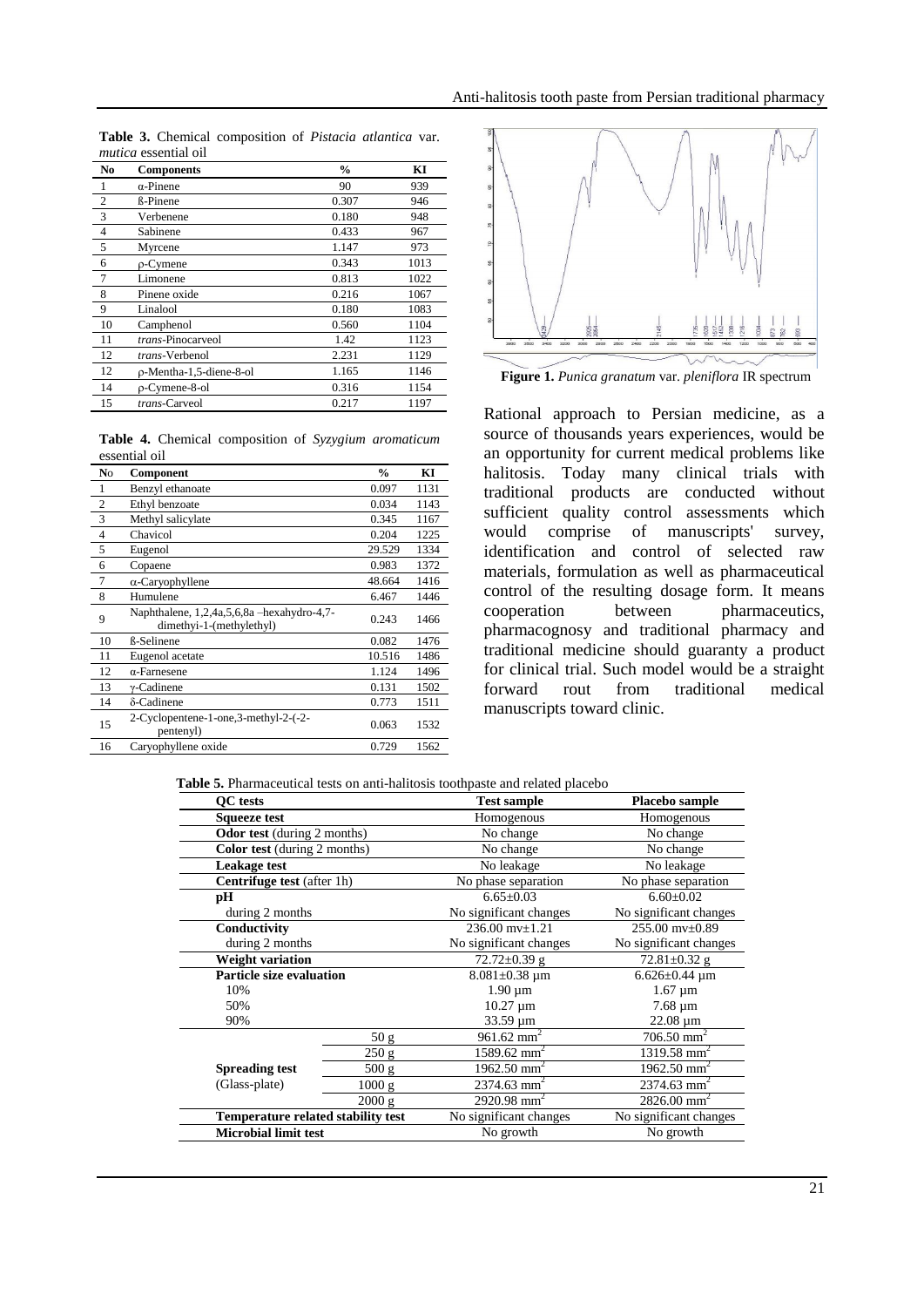#### **Acknowledgments**

This article is a part of A. Arabzadeh Ph.D. thesis which was supported by Research and Technology Department of Shiraz University of Medical Sciences, Shiraz, Iran (grant no. 7245).

#### **Author contributions**

Atefeh Arabzadeh prepared data and did research as part of Ph.D. thesis, Amir Azadi and Saeed Daneshamooz supervised pharmaceutical parts and also Amir Azadi supervised writing the pharmaceutical parts of the manuscript, Somayeh Karami did GC analysis, Mostafa Rezaei supervised toothpaste requirements for clinical trials and Abdolali Mohagheghzadeh supervised the whole research and writing the manuscript.

### **Declaration of interest**

The authors declare that there is no conflict of interest. The authors alone are responsible for the content of the paper.

#### **References**

- [1] Tu Y. The discovery of artemisinin (qinghaosu) and gifts from Chinese medicine. *Nat Med.* 2011; 17(10): 1217-1220.
- [2] Miyazaki H, Sakao S, Katoh Y, Takehara T. Correlation between volatile sulphur compounds and certain oral health measurements in the general population. *J Periodontol.* 1995; 66(8): 679-684.
- [3] Liu XN, Shinada K, Chen XC, Zhang BX, Yaegaki K, Kawaguchi Y. Oral malodorrelated parameters in the Chinese general population. *J Clin Periodontol*. 2006; 33(1): 31-36.
- [4] Van den Broek AM, Feenstra L, de Baat C. A review of the current literature on etiology and measurement methods of halitosis*. J Dent*. 2007; 35(8): 627-635.
- [5] Klokkeuold PR. Oral malodor: a periodontal perspective. *J Calif Dent Assoc*. 1997; 25(2): 153-159.
- [6] Davies A, Epstein J. Oral complications of cancer and its management. Oxford: Oxford University Press, 2010.
- [7] Takeuchi H, Machigashira M, Yamashita D, [Kozono S,](https://www.ncbi.nlm.nih.gov/pubmed/?term=Kozono%20S%5BAuthor%5D&cauthor=true&cauthor_uid=20561223) [Nakajima Y,](https://www.ncbi.nlm.nih.gov/pubmed/?term=Nakajima%20Y%5BAuthor%5D&cauthor=true&cauthor_uid=20561223) [Miyamoto M,](https://www.ncbi.nlm.nih.gov/pubmed/?term=Miyamoto%20M%5BAuthor%5D&cauthor=true&cauthor_uid=20561223) [Takeuchi N,](https://www.ncbi.nlm.nih.gov/pubmed/?term=Takeuchi%20N%5BAuthor%5D&cauthor=true&cauthor_uid=20561223) [Setoguchi T,](https://www.ncbi.nlm.nih.gov/pubmed/?term=Setoguchi%20T%5BAuthor%5D&cauthor=true&cauthor_uid=20561223) [Noguchi K.](https://www.ncbi.nlm.nih.gov/pubmed/?term=Noguchi%20K%5BAuthor%5D&cauthor=true&cauthor_uid=20561223) The association of periodontal disease with oral malodour in a Japanese population. *Oral Dis.* 2010; 16(7): 702-706.
- [8] McNamara TF, Alexander JF, Lee M. The role of microorganisms in the production of

oral malodor. *Oral Surg Oral Med Oral Pathol.* 1972; 34(1): 41-48.

- [9] Tyrrell KL, Citron DM, Warren YA, Nachnani S, Goldstein EJ. Anaerobic bacteria cultured from the tongue dorsum of subjects with oral malodor. *Anaerobe*. 2003; 9(5): 243-246.
- [10] Gurbuz T, Tan H. Oral health status in epileptic children*. Pediatr Int.* 2010; 52(2): 279-283.
- [11] Koshimune S, Awano S, Gohara K, Kurihara E, Ansai T, Takehara T. Low salivary flow and volatile sulfur compounds in mouth air. *Oral Surg Oral Med Oral Pathol Oral Radiol Endod.* 2003; 96(1): 38- 41.
- [12] Socransky SS, Haffajee AD. Dental biofilms: difficult therapeutic targets. *Periodontol 2000*. 2002; 28(1): 12-55.
- [13] Fox PC. Differentiation of dry mouth etiology*. Adv Den Res.* 1996; 10(1): 13-16.
- [14] Wiener RC, Wu B, Crout R, [Wiener M,](https://www.ncbi.nlm.nih.gov/pubmed/?term=Wiener%20M%5BAuthor%5D&cauthor=true&cauthor_uid=20194383) [Plassman B,](https://www.ncbi.nlm.nih.gov/pubmed/?term=Plassman%20B%5BAuthor%5D&cauthor=true&cauthor_uid=20194383) [Kao E,](https://www.ncbi.nlm.nih.gov/pubmed/?term=Kao%20E%5BAuthor%5D&cauthor=true&cauthor_uid=20194383) [McNeil D.](https://www.ncbi.nlm.nih.gov/pubmed/?term=McNeil%20D%5BAuthor%5D&cauthor=true&cauthor_uid=20194383) Hyposalivation and xerostomia in dentate older adults. *J Am Dent Assoc.* 2010; 141(3): 279-284.
- [15] Söder B, Johansson B, Soder PO. The relation between foetor ex ore, oral hygiene and periodontal disease. *Swed Dent J.* 2000; 24(3): 73-82.
- [16] Afsharypour A. Introduction to Iranian traditional pharmacy and pharmaceutical dosage forms. Tehran: Chogan, 2013.
- [17] Aghili Shirazi MH. Makhzan al-advia. Tehran: Tehran University of Medical Sciences Press, 2009.
- [18] Biruni AR. Seydaneh fit teb*.* Tehran: Iranian Academy of Persian Language and Literature Press, 2004.
- [19] Jorjani SE. Al-aghraz al-tebbiehvalmabahes al-alayieh. Tehran: Tehran University of Medical Sciences Press, 2006.
- [20] Tonekaboni H. Tohfatol momenin. Tehran: Nashre Shahr Press, 2007.
- [21] Aghili Shirazi MH. Qarabadin-e kabir. Tehran: Iran University of Medical Sciences Press, 2009.
- [22] Ghaeni-Heravi MS. Amalesaleh (Qarabadin-e salehi). Tehran: Choogan, 2013.
- [23] Azamkhan MAK. Qarabadin-e azam. Tehran: Intisharat va Amoozesh Enghelab Islami Press, 1853.
- [24] Razi A. Secret book of Alchemy. Tehran: Tehran University Publications, 1992.
- [25] Hooper D. Useful plants and drugs of Iran